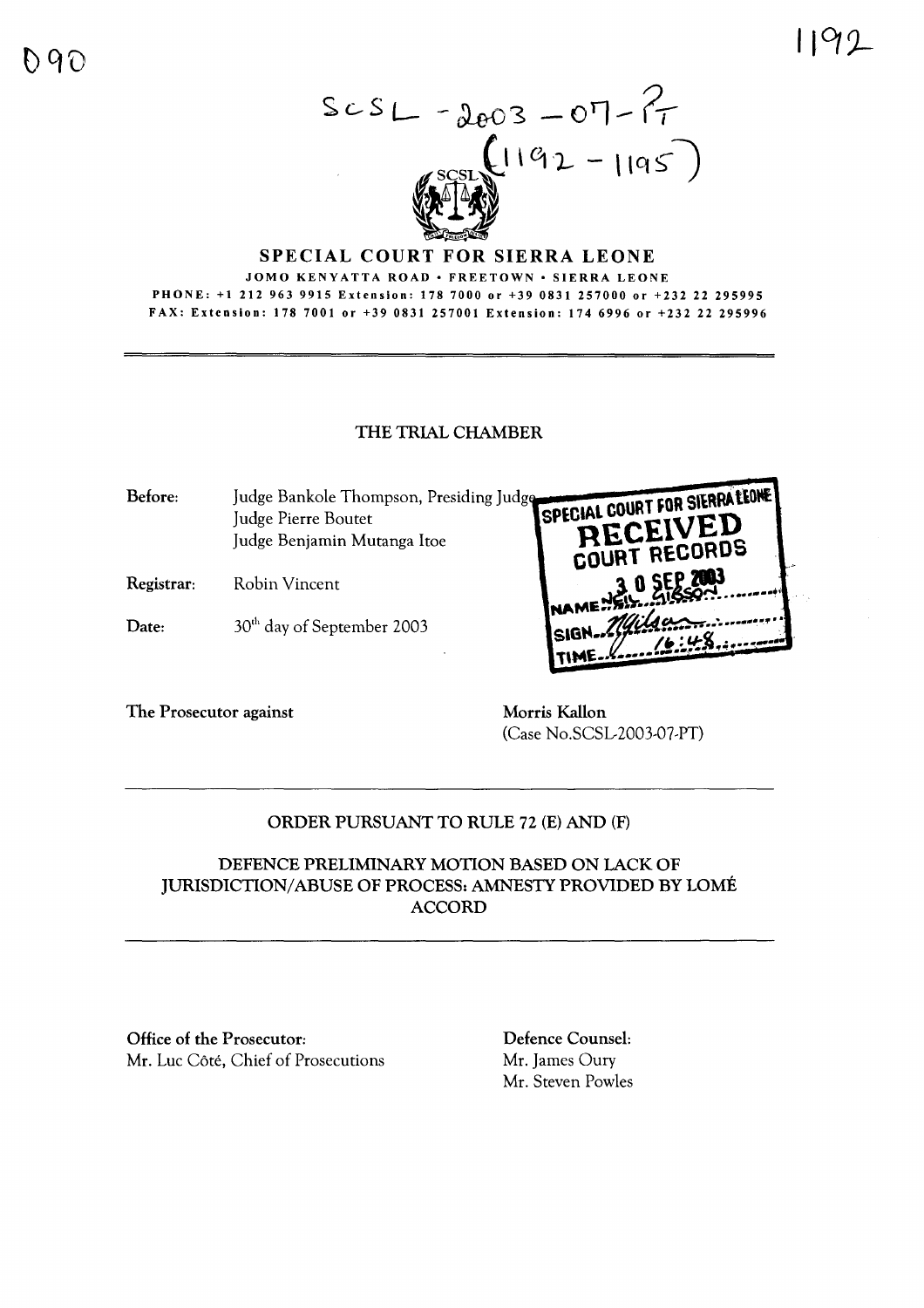SCSL-2003-07-PT

#### THE SPECIAL COURT FOR SIERRA LEONE ("The Special Court")

SITTING as the Trial Chamber ("The Chamber"), composed of Judge Bankole Thompson, Presiding Judge, Judge Pierre Boutet, and Judge Benjamin Mutanga !toe;

SEIZED of the Defence Preliminary Motion Based on Lack of Jurisdiction/Abuse of Process: Lomé Accord of the 16<sup>th</sup> day of June 2003 ("The Preliminary Motion (Lomé Agreement)"), in relation to the criminal suit against Morris Kallon ("The Accused");

CONSIDERING the Prosecution's Response to "the Preliminary Motion (Lome Agreement)" dated the  $23<sup>rd</sup>$  day of June 2003 ("The Response");

CONSIDERING the Order on the Defence Application for Extension of Time to File Reply to Prosecution Response to the First Defence Preliminary Motion (Lome Agreement) of the  $16<sup>th</sup>$  day of July 2003;

CONSIDERING FURTHER the Decision on the Motion for Leave to Appeal Order on the Defence Application for Extension of Time to File Reply to Prosecution Response to the First Defence Preliminary Motion (Lomé Agreement) of the 29<sup>th</sup> day of September 2003;

CONSIDERING the entire provisions of Rule 72 of the Rules of Procedure and Evidence ("The Rules");

CONSIDERING, in particular, the provisions of Rule 72 (E) of "the Rules" which state that "the Chamber" shall refer to the Appeals Chamber for a determination as soon as practicable any preliminary motion which raises a serious issue relating to jurisdiction;

CONSIDERING, in addition, the provisions of Rule 72 (F) of "the Rules" state that "the Chamber" shall refer to the Appeals Chamber for a determination as soon as practicable any preliminary motion which, in the opinion of "the Chamber" raises an issue that would significantly affect the fair and expeditious conduct of the proceedings or the outcome of a trial;

CONSIDERING that the Defence "Preliminary Motion (Lome Agreement)" objects to the jurisdiction of "the Special Court" to try "the Accused" on all the charges contained in the Indictment;

CONSIDERING, in addition, that the Defence "Preliminary Motion (Lome Agreement)" objects that it would be an abuse of process by "the Special Court" to permit the prosecution of "the Accused" on all the charges contained in the Indictment;

CONSIDERING that the Indictment charges "the Accused" on several counts for Crimes Against Humanity, punishable under Article 2 of the Statute of the Special Court ("The

2

 $Kir$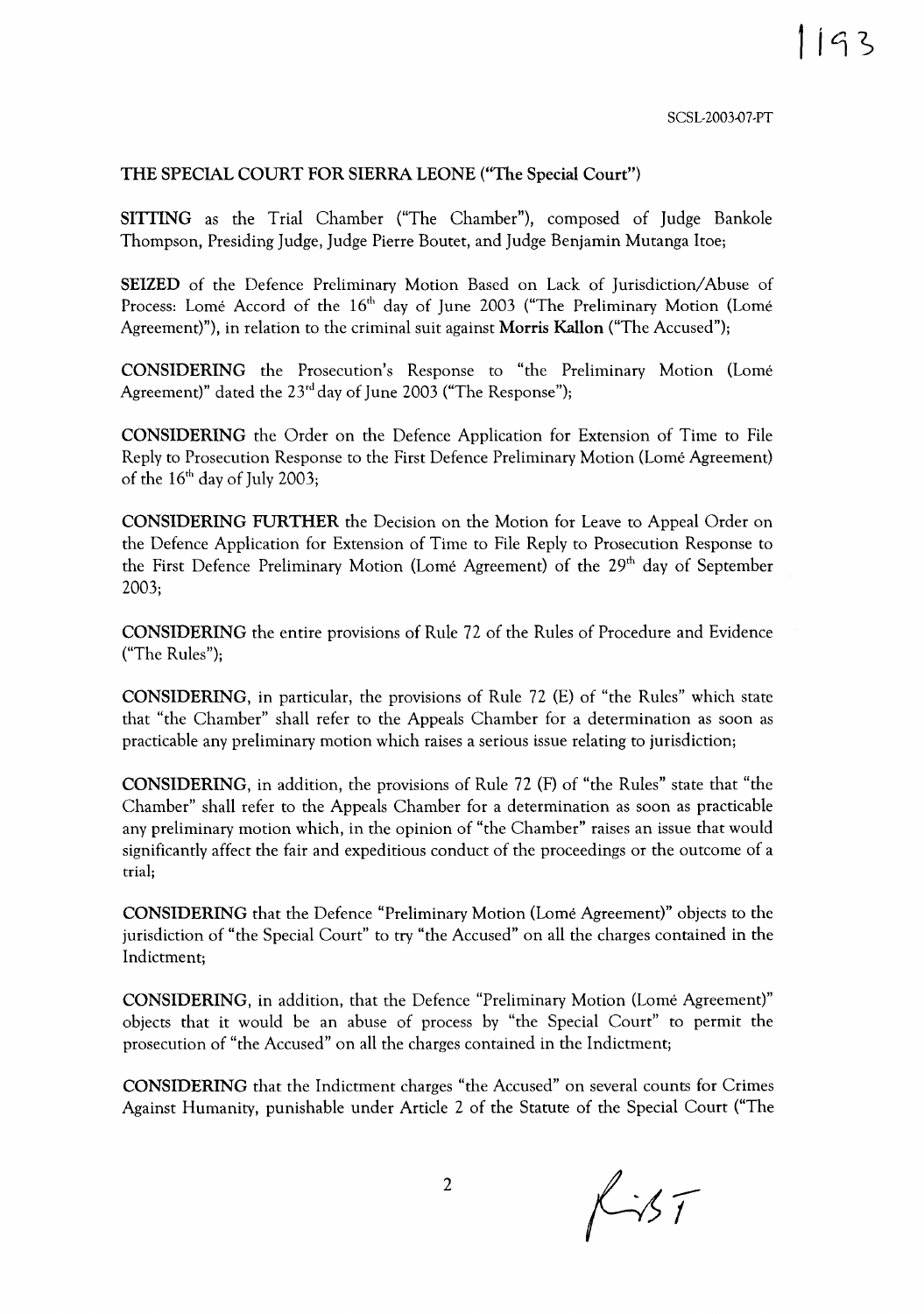SCSL-2003-07-PT

Statute"), Violation of Article 3 Common to the Geneva Conventions and of Additional Protocol II, punishable under Article 3 of "the Statute", and of Other Serious Violations of International Humanitarian Law, punishable under Article 4 of "the Statute";

**CONSIDERING** that "the Accused" submits that the Government of Sierra Leone is bound to observe the amnesty provisions it has granted in signing the Lome Accord, as contained in Article 9 thereof, and that "the Special Court", as a creation of the United Nations and the Government of Sierra Leone, should not include in its subject matter jurisdiction any acts for which the Government of Sierra Leone has already granted an amnesty;

**CONSIDERING** that "the Accused", in light of the above, submits that "the Special Court" should not, notwithstanding the provisions of Article 10 of "the Statute", assert its jurisdiction over the alleged crimes committed by him prior to the signing of the Lome Accord, on the  $7<sup>th</sup>$  day of July 1999;

**CONSIDERING** that "the Accused" further argues that after the granting of an amnesty in the Lome Accord, it would be an abuse of process of "the Special Court" to try him for the crimes allegedly committed prior to the signing of the Lomé Accord, on the  $7<sup>th</sup>$  day of July 1999;

#### **NOW THEREFORE,**

#### THE CHAMBER

**NOTING** that "the Accused" also alleges that "it is recognized that there may be pressure on the Trial Chamber, as a constituent body of the Special Court, in part established by the United Nations, to simply follow the opinion of the Secretary General of the United Nations as expressed in his report [on the Establishment of a Special Court for Sierra Leone (UN Doc. S200/915)] and find that the amnesty granted at Lome has no application before the Special Court" and further submits that "the Trial Chamber, to the extent that it can, must conduct an impartial and fair assessment of the law and facts presented and determine the extent of application of the Lome Accord and the Amnesty contained therein in its own right and independently of the opinion already expressed by the Secretary General of the United Nations;

**IS OF THE OPINION** that there is absolutely no factual basis or any evidence to support such contention;

**AND FURTHER FINDS,** given the disparaging and derogatory nature of such comments, that these assertions are highly objectionable and unacceptable to this "Chamber";

 $1437$